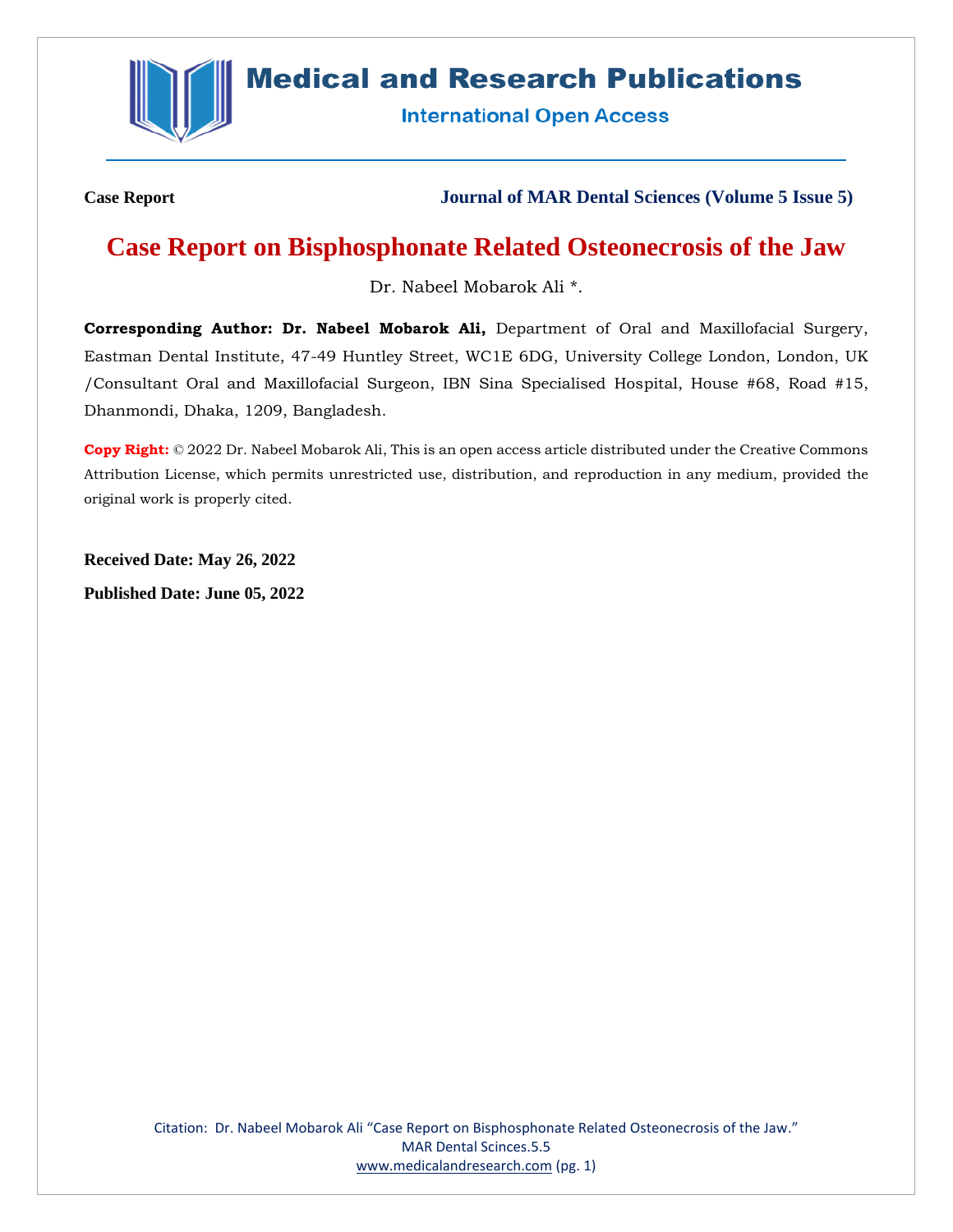#### *Abstract*

*This is a case report that exhibited some unusual findings which may help other clinicians diagnose the patient's problem. It reminds us of the importance of a thorough history-taking session and consideration of all the medications a patient is currently prescribed by their GP. This knowledge enables other clinicians to make informed decisions and adjust treatments accordingly. Unfortunately, there is a lack of good coordination between medical practitioners and dentists in many countries around the world. Neither field explores how lack of clarity can lead to discomfort and poor treatment prognosis. This is especially true in regards to medications prescribed. This case was of a lady who suffered from Bisphosphonate-related osteonecrosis of the jaw. This discovery of side effects from medication is relatively new, thus not many doctors consider the ramifications of giving patients drugs that are susceptible to causing changes in the oral cavity. This is a problem that can easily be eliminated if proper liaising practices are maintained.* 

*Keywords: BRONJ, Bisphosphonate Related Osteonecrosis of the Jaw, Osteonecrosis, Bisphosphonate*

#### **Introduction**

Osteonecrosis of the jaw (ONJ) is defined as exposed, necrotic bone in the maxillofacial region for at least 8 weeks in patients receiving an antiresorptive medication for primary or metastatic bone cancer, osteoporosis, or Paget's diseases, without a history of radiation therapy to the jaws (6). This was later modified by the addition of bone that can be probed through an intraoral or extraoral fistula.

The first ONJ cases were reported in 2003 and 2004, and despite it being quite a recent discovery, a lot of research and significant understanding has been achieved. It occurs when the blood supply to the bone is disrupted, causing weakness and decay to the bone structure, chipping away small pieces eventually causing significant damage or total collapse of the affected bone.

Osteonecrosis comprises bone resorption and abnormal formation; initially causing necrosis of hematopoietic cells and adipocytes leading to interstitial marrow oedema. The bone cells become necrosed about two to three hours after anoxia, but histological signs begin to appear after a period of one to three days. The affected site undergoes reactive hyperaemia as the capillaries re-establish vascularisation to an extent at the periphery of the necrotic area, leading to the commencement of a repair process consisting of both bone resorption and production that tries to compensate for the

Citation: Dr. Nabeel Mobarok Ali "Case Report on Bisphosphonate Related Osteonecrosis of the Jaw" MAR Dental Scinces.5.5 [www.medicalandresearch.com](http://www.medicalandresearch.com/) (pg. 2)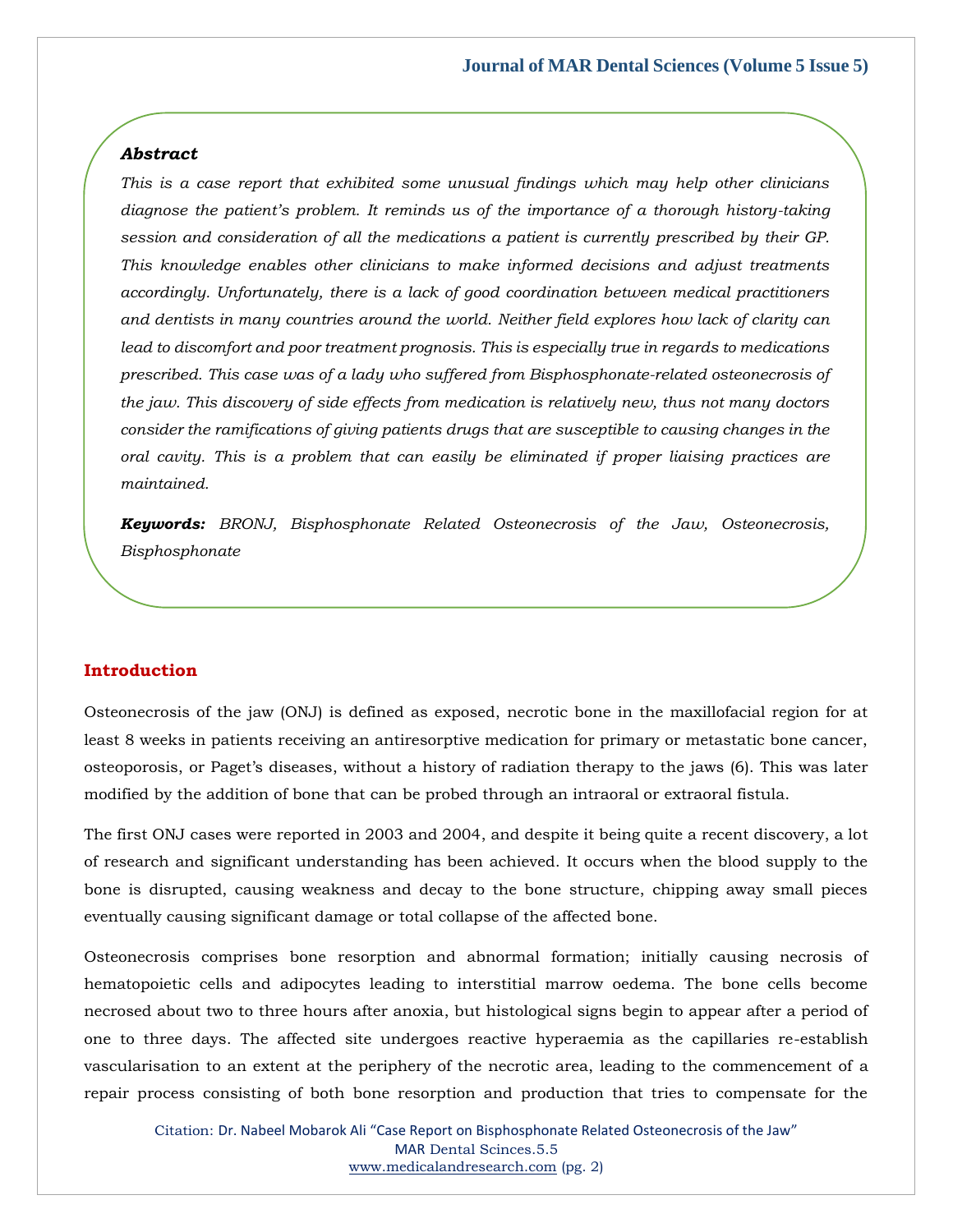necrosed bone, but fails to do so up to a proper physiological standard. The newly formed bone is laminated onto dead trabeculae (3). The necrosis itself is not the cause of loss in structural integrity and fractures, but rather the resorptive process.

Bisphosphonates are medications that act against osteoclast-mediated bone loss from metabolic diseases of bones, including osteoporosis, osteogenesis imperfecta, Paget disease, multiple myeloma, or for management of malignant hypercalcemia (1,2). They are generally a well-tolerated drug, causing few side effects ranging from mild transient low-grade fever, arthralgias, nausea, and rash to rare side effects like Osteonecrosis of the jaw. Several reports have found that oral consumed bisphosphonates have a 0.01% to 0.04% chance of causing osteonecrosis in the jaw, or 2 patients per every 100,000 every year, thus making it an extremely remote occurrence, however, this rises to 0.08% - 12% when administered via IV route. 67% of cases are preceded by tooth extraction, 7% have arisen from some form of denture sores and 26% have no predisposing factors. Additionally, elevated serum levels of creatinine have been observed in some cases. However, recent reporting has shown osteonecrosis of the jawbones as a potentially serious complication associated with the long-term use of these drugs (1,2,6).

This complication is more frequent in women than in men and the mean age is 66 years. The incidence is higher in the mandible than in the maxilla, with a 2:1 ratio. The criteria for the diagnosis of BRONJ include 1 - current or previous treatment with antiresorptive; 2 - exposed bone or bone that can be probed through intra or extraoral fistula in the maxillofacial region persisting for more than 8 weeks; and 3 - no history of radiation therapy to the jaw. The staging of the disease is based on the severity of symptoms and extension of the clinical and radiographic findings. The main objective of the treatment of BRONJ is to preserve the quality of life, control pain and infections, and prevent the development of new areas of necrosis. Treatment strategies range from conservative local wound care to aggressive respective surgery of all necrotic bones. Conservative strategies include systemic antibiotics, oral antibacterial rinse, and debridement of loose necrotic bone. Recent studies have demonstrated to be promising the use of non-surgical therapeutic strategies such as platelet-rich plasma, parathyroid hormone, and hyperbaric chamber (2,3,4,5).

The usual Radiological presentation of BRONJ will present as:

- 1) Diffuse sclerosing of bone
- 2) Thickening of lamina dura
- 3) Poor or no healing ate extraction sites
- 4) Irregularity of the cortical bone
- 5) Ill-defined radiolucency of the jaw with sequestrate of bone (8)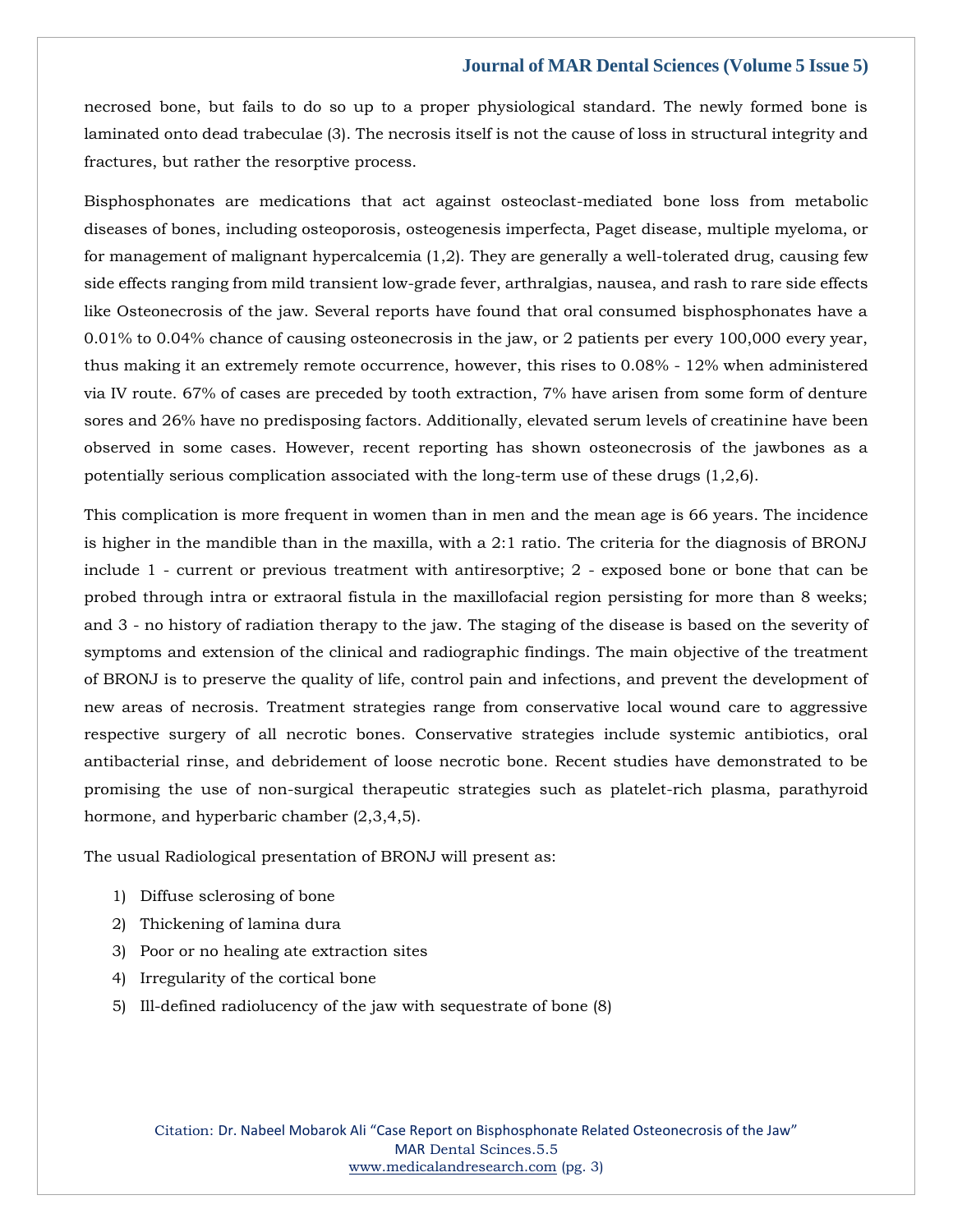## **Case Report**

A rare atypical case of a patient with osteonecrosis of the jaw due to bisphosphonate use.

## **Case Referral**

A 63-year-old female patient attended our clinic complaining of pain on the lower border of the mandible and both premolar teeth which initiated five days prior. She works as an online tutor, comes from a middle socio-economic background, and lives with her husband who is also retired. She is a non-smoker and non-alcoholic. After taking her history where she revealed apart from being diagnosed with osteoporosis, she claimed that she was only prescribed vitamins as treatment for the past two months, otherwise, she was very fit and healthy, so we proceeded in performing an extraoral and intraoral clinical examination. Extraoral examination showed that all her vital readings were within range, and systemic examinations including cardiovascular, respiratory, GI, and vascular were all normal. She only had three fillings in her teeth, and her most recent dental treatment was several years ago. We noticed that the gum around the right mandibular premolars had become inflamed and erythematous, however, there was no tooth mobility or any presence of cavity formation. All other inspections revealed nothing remarkable, so we performed an OPG and premolar periapical radiographs revealing slight inflammation of the bone, but no defects to the dental pulp. After which we prescribed anti-inflammatory medication and safety net advice; with a plan to review in two weeks.

However, she returned to us within a week citing immense pain in her jaw with some discharge, and upon re-examining her, pungent halitosis and worsening of her infection to the extent of slight bony exposure around her second premolar was discovered. This appeared far too aggressive and atypical which made us revisit her history. Nothing new was found, so further inquiry about what vitamin medication she was taking for her osteoporosis and whether she had a sample. Unfortunately, she didn't have any at present but revealed she took the medication once a week, early in the morning on an empty stomach with special instructions. Upon showing her a sample of the medication alendronic acid in combination with vitamin D3 (cholecalciferol), sold under the trade name Bonemass D, she was able to recognise and corroborate this was the medication she was prescribed. On asking why she didn't specify the medication the first time, she brushed it off thinking it was only vitamins, claiming her doctor explained it was a very generic medication. At this point, we suspected that this was bisphosphonaterelated osteonecrosis of the jaw (BRONJ), even though she had no prior dental extractions or any of the other symptoms commonly associated with these patients. Our clinical diagnosis was confirmed by an urgent radiograph which showed diffuse sclerosing and erosion commencing at the lamina dura. As she also had pyrexia, the patient was informed she needed further blood tests for confirmation which got her admitted into the hospital where she was put on IV antibiotics and IV analgesia. After a few hours, we were notified of her blood tests which showed a marked increase in inflammatory markers, and our

Citation: Dr. Nabeel Mobarok Ali "Case Report on Bisphosphonate Related Osteonecrosis of the Jaw" MAR Dental Scinces.5.5 [www.medicalandresearch.com](http://www.medicalandresearch.com/) (pg. 4)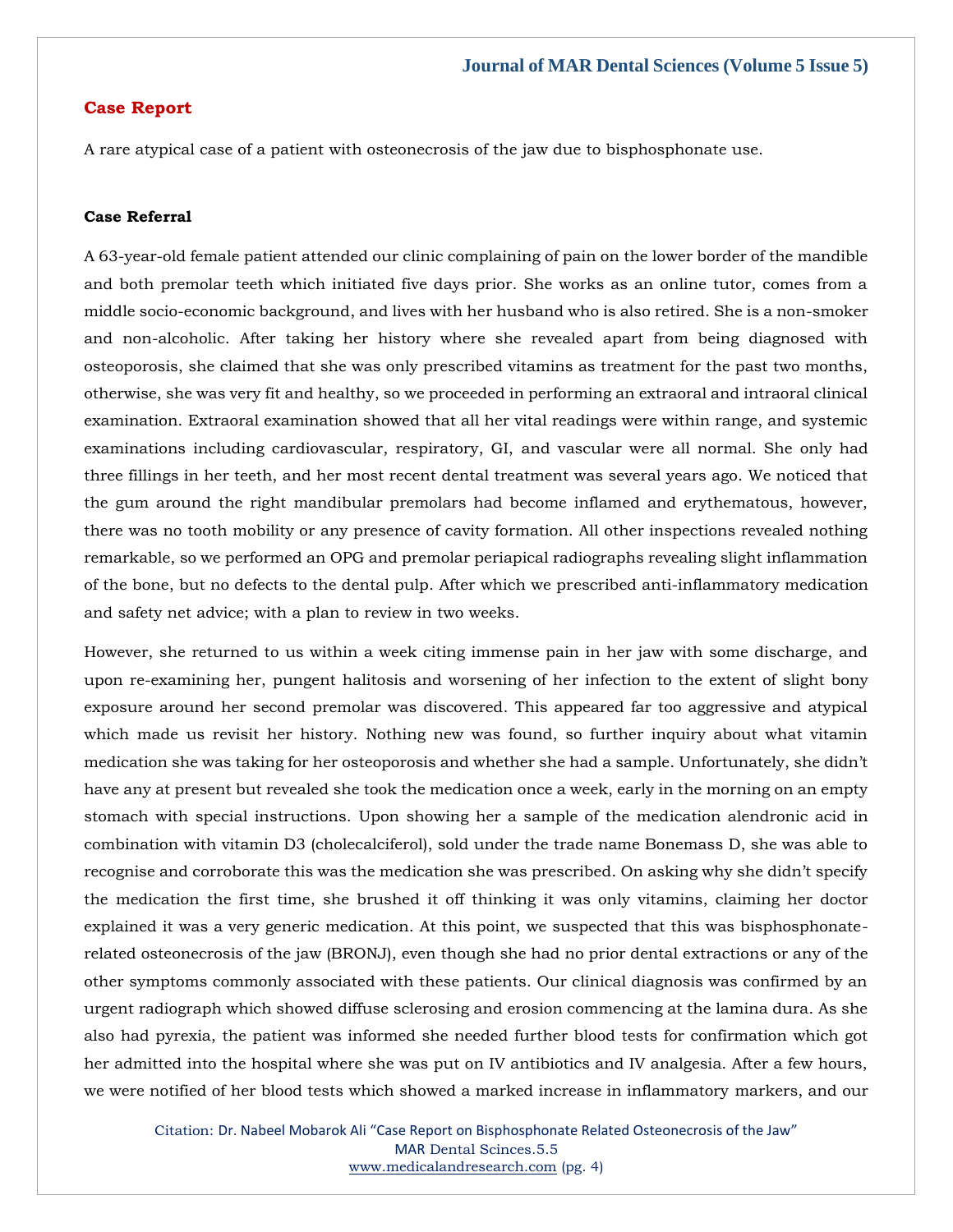diagnosis was confirmed a few days later when we received her histopathology report which presented with an irregular margin of the trabeculae, hypo vascularisation and separated sequestrums with necrotic bone with empty lacunae.

#### **Diagnosis and Treatment Plan:**

Surgical intervention for BRONJ is usually a last resort due to the impaired healing ability of the affected bones. As no long-term or controlled studies have established a set protocol in the management of BRONJ, an article from AAOMS (American Association of Oral and Maxillofacial Surgeons) updated last in 2014(7), which is based on the consensus of a panel discussion, is the best available guide to therapy.

To establish a proper accepted treatment guideline and collect data to assess the prognosis in patients who have used either IV or oral bisphosphonates, the AAOMS proposes the use of the following staging categories and their respective treatments.

- BRONJ Stage 0: Nonspecific findings: dull aching bone pain in the body of the mandible, odontalgia with no odontogenic cause, sinus pain, periodontally involved teeth not explained by chronic periodontitis, and periapical/periodontal fistula not associated with pulpal caries. Treatment: symptomatic treatment, with conservative management of local factors, including chronic pain management and possible antibiotic therapy.
- BRONJ Stage I: Findings: exposed/necrotic bone, asymptomatic, no evidence of infection. Treatment: antimicrobial rinses and no surgical intervention.
- BRONJ Stage II: Findings: exposed/necrotic bone, pain, erythema, +/- purulent drainage. Treatment: antimicrobial rinses, systemic antibiotics or antifungals, analgesics.
- BRONJ Stage III: Findings: exposed/necrotic bone, pain/infection, pathologic fracture, extraoral fistula, osteolysis to the inferior border. Treatment: antimicrobial rinses, systemic antibiotics or antifungals, analgesics, surgical debridement, or resection.

This patient fell under the Stage I category. After she completed her treatment at the hospital which comprised antimicrobial rinses and systemic antibiotics IV for two days, she was discharged and told to continue her antibiotics orally for five more days and told to stop using bisphosphonate. She returned to us with pain in her second premolar after two weeks. The presence of interdental caries had made the pulp necrotic, we told her of the treatment options, and she opted to have root canal treatment which we performed. After 6 months of follow-up, the area seemed to fully heal, her endodontic treatment seemed fine and she had no further complaints. She had stopped taking bisphosphonates during those 6 months.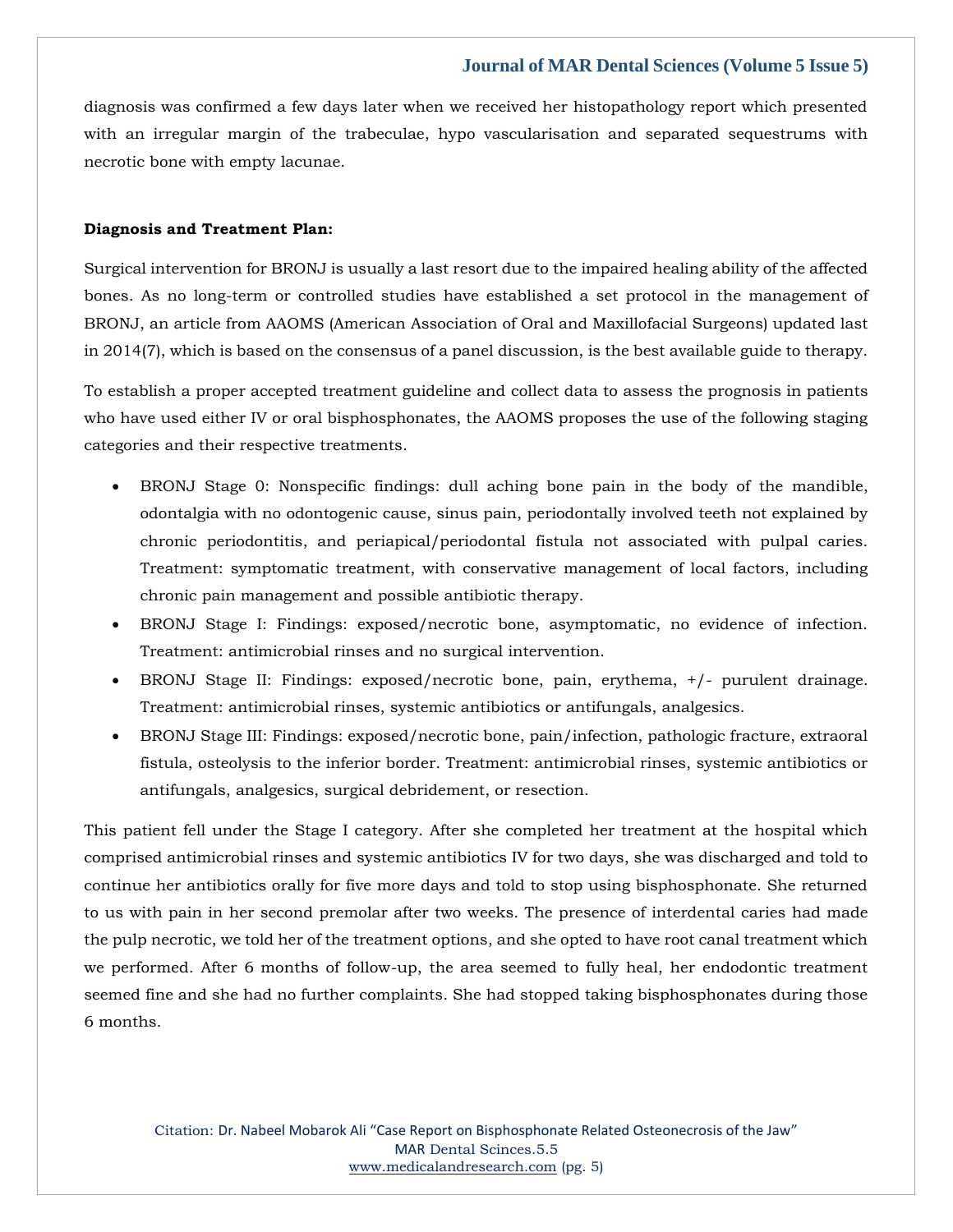

**Fig:** The Initial DX of her teeth to completion of the root canal.

## **Conclusion**

This was certainly a very intriguing case that made us reflect on many of our protocols in place and gave rise to many learning points for all of us. Firstly, we learned that despite taking a thorough history, there are at times when critical information can be overlooked or misinterpreted, as in this case when she mentioned vitamins, the drug history should have been explored further in the first visit. Secondly, we investigated further as to why she was under the impression that she was only taking vitamins, so upon liaising with her respected specialist who explained that for the simplicity and better compliance of the patient they tend to describe the medication as vitamins, which is a quite common practice in the Subcontinent. We thanked the doctor for the explanation and suggested they carry out an audit of appropriate counselling on commencing bisphosphonates, which he agreed to.

#### **References**

[1. Ahmed W, Mitra GV, Rajmohan S, Motiwale T, Andhare V. Bisphosphonate related osteonecrosis of](https://www.google.com/search?q=Bisphosphonate+related+osteonecrosis+of+jaw%3A+A+case+report.+&sxsrf=ALiCzsbBYL10LJcnaiINdutpy6FA91ITvA%3A1653979744075&ei=YLqVYoiHBNLc4-EPoKi44As&ved=0ahUKEwiIt_HYkon4AhVS7jgGHSAUDrwQ4dUDCA4&uact=5&oq=Bisphosphonate+related+osteonecrosis+of+jaw%3A+A+case+report.+&gs_lcp=Cgdnd3Mtd2l6EAMyBwgjEOoCECcyBwgjEOoCECcyBwgjEOoCECcyBwgjEOoCECcyBwgjEOoCECcyBwgjEOoCECcyBwgjEOoCECcyBwgjEOoCECcyBwgjEOoCECcyBwgjEOoCECdKBAhBGABKBAhGGABQngtYngtgpwtoAXABeACAAQCIAQCSAQCYAQCgAQGgAQKwAQrAAQE&sclient=gws-wiz)  [jaw: A case report. J Head Neck Physicians Surg 2017; 5:41](https://www.google.com/search?q=Bisphosphonate+related+osteonecrosis+of+jaw%3A+A+case+report.+&sxsrf=ALiCzsbBYL10LJcnaiINdutpy6FA91ITvA%3A1653979744075&ei=YLqVYoiHBNLc4-EPoKi44As&ved=0ahUKEwiIt_HYkon4AhVS7jgGHSAUDrwQ4dUDCA4&uact=5&oq=Bisphosphonate+related+osteonecrosis+of+jaw%3A+A+case+report.+&gs_lcp=Cgdnd3Mtd2l6EAMyBwgjEOoCECcyBwgjEOoCECcyBwgjEOoCECcyBwgjEOoCECcyBwgjEOoCECcyBwgjEOoCECcyBwgjEOoCECcyBwgjEOoCECcyBwgjEOoCECcyBwgjEOoCECdKBAhBGABKBAhGGABQngtYngtgpwtoAXABeACAAQCIAQCSAQCYAQCgAQGgAQKwAQrAAQE&sclient=gws-wiz)

[2. Gaweda A, Kałuża A, Wojciechowicz J, Wachowicz M, Dweik S. Necrosis BRONJ of the mandible,](https://www.google.com/search?q=Necrosis+BRONJ+of+the+mandible%2C+complicated+by+Actinomyces+infection+%E2%80%93+Case+report&sxsrf=ALiCzsbfuZkzaliU49yj5dqAwRoKssEfeg%3A1653987806952&ei=3tmVYoPmOfbo4-EP3fi90AQ&ved=0ahUKEwiDzcjdsIn4AhV29DgGHV18D0oQ4dUDCA4&oq=Necrosis+BRONJ+of+the+mandible%2C+complicated+by+Actinomyces+infection+%E2%80%93+Case+report&gs_lcp=Cgdnd3Mtd2l6EAwyBwgjEOoCECcyBwgjEOoCECcyBwgjEOoCECcyBwgjEOoCECcyBwgjEOoCECcyBwgjEOoCECcyBwgjEOoCECcyBwgjEOoCECcyBwgjEOoCECcyBwgjEOoCECdKBAhBGABKBAhGGABQpQNYpQNg8AZoAXAAeACAAQCIAQCSAQCYAQCgAQGgAQKwAQrAAQE&sclient=gws-wiz)  complicated by Actinomyces infection – [Case report. J Pre-Clin Clin Res. 2018; 12\(3\): 82](https://www.google.com/search?q=Necrosis+BRONJ+of+the+mandible%2C+complicated+by+Actinomyces+infection+%E2%80%93+Case+report&sxsrf=ALiCzsbfuZkzaliU49yj5dqAwRoKssEfeg%3A1653987806952&ei=3tmVYoPmOfbo4-EP3fi90AQ&ved=0ahUKEwiDzcjdsIn4AhV29DgGHV18D0oQ4dUDCA4&oq=Necrosis+BRONJ+of+the+mandible%2C+complicated+by+Actinomyces+infection+%E2%80%93+Case+report&gs_lcp=Cgdnd3Mtd2l6EAwyBwgjEOoCECcyBwgjEOoCECcyBwgjEOoCECcyBwgjEOoCECcyBwgjEOoCECcyBwgjEOoCECcyBwgjEOoCECcyBwgjEOoCECcyBwgjEOoCECcyBwgjEOoCECdKBAhBGABKBAhGGABQpQNYpQNg8AZoAXAAeACAAQCIAQCSAQCYAQCgAQGgAQKwAQrAAQE&sclient=gws-wiz)–86. doi: [10.26444/jpccr/94379](https://www.google.com/search?q=Necrosis+BRONJ+of+the+mandible%2C+complicated+by+Actinomyces+infection+%E2%80%93+Case+report&sxsrf=ALiCzsbfuZkzaliU49yj5dqAwRoKssEfeg%3A1653987806952&ei=3tmVYoPmOfbo4-EP3fi90AQ&ved=0ahUKEwiDzcjdsIn4AhV29DgGHV18D0oQ4dUDCA4&oq=Necrosis+BRONJ+of+the+mandible%2C+complicated+by+Actinomyces+infection+%E2%80%93+Case+report&gs_lcp=Cgdnd3Mtd2l6EAwyBwgjEOoCECcyBwgjEOoCECcyBwgjEOoCECcyBwgjEOoCECcyBwgjEOoCECcyBwgjEOoCECcyBwgjEOoCECcyBwgjEOoCECcyBwgjEOoCECcyBwgjEOoCECdKBAhBGABKBAhGGABQpQNYpQNg8AZoAXAAeACAAQCIAQCSAQCYAQCgAQGgAQKwAQrAAQE&sclient=gws-wiz)

[3. Han JW. Bisphosphonate related osteonecrosis of the jaws: report of two cases. Imaging Sci Dent.](https://www.google.com/search?q=Bisphosphonate+related+osteonecrosis+of+the+jaws%3A+report+of+two+cases&sxsrf=ALiCzsaYvzoszZcDJV02zu-hG2POR5ejGw%3A1653987822354&ei=7tmVYoOkFezx4-EP45eyoAI&ved=0ahUKEwiD0_TksIn4AhXs-DgGHeOLDCQQ4dUDCA4&oq=Bisphosphonate+related+osteonecrosis+of+the+jaws%3A+report+of+two+cases&gs_lcp=Cgdnd3Mtd2l6EAw6BwgjEOoCECdKBAhBGABKBAhGGABQ_wJY_wJgwQVoAXAAeACAAZ8BiAGfAZIBAzAuMZgBAKABAaABArABCsABAQ&sclient=gws-wiz)  [2011;41\(3\):129-134. doi:10.5624/isd.2011.41.3.129](https://www.google.com/search?q=Bisphosphonate+related+osteonecrosis+of+the+jaws%3A+report+of+two+cases&sxsrf=ALiCzsaYvzoszZcDJV02zu-hG2POR5ejGw%3A1653987822354&ei=7tmVYoOkFezx4-EP45eyoAI&ved=0ahUKEwiD0_TksIn4AhXs-DgGHeOLDCQQ4dUDCA4&oq=Bisphosphonate+related+osteonecrosis+of+the+jaws%3A+report+of+two+cases&gs_lcp=Cgdnd3Mtd2l6EAw6BwgjEOoCECdKBAhBGABKBAhGGABQ_wJY_wJgwQVoAXAAeACAAZ8BiAGfAZIBAzAuMZgBAKABAaABArABCsABAQ&sclient=gws-wiz)

Citation: Dr. Nabeel Mobarok Ali "Case Report on Bisphosphonate Related Osteonecrosis of the Jaw" MAR Dental Scinces.5.5 [www.medicalandresearch.com](http://www.medicalandresearch.com/) (pg. 6)